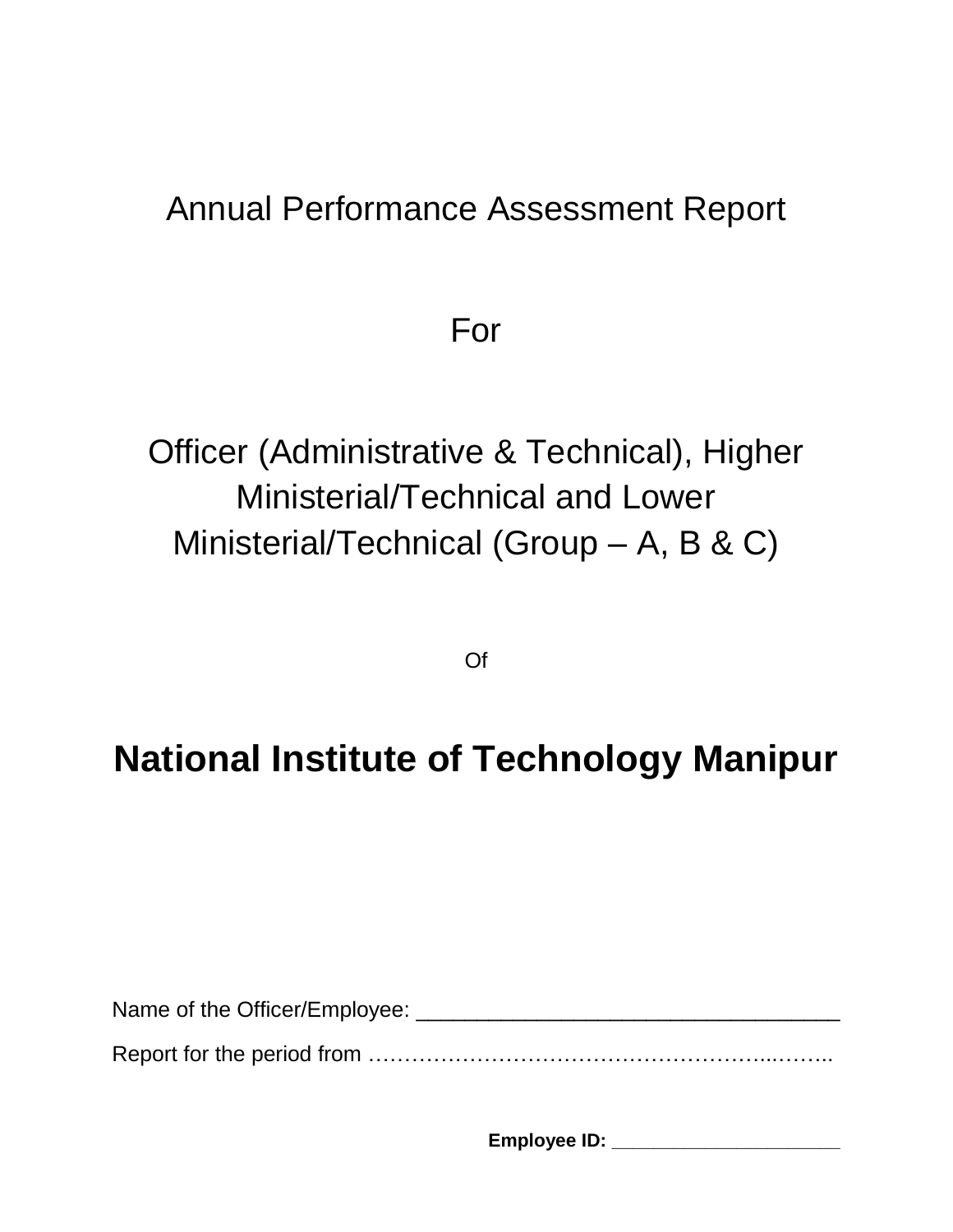## **PERSONAL DATA**

### **Part- 1**

(To be filled in by the Establishment Section of the Institute)

| 1 Name of Officer/Employee                               |  |  |
|----------------------------------------------------------|--|--|
| 2 Date of Birth (DD/MM/YY                                |  |  |
|                                                          |  |  |
| 3 Date of continuous appointment<br>To the present grade |  |  |
| 4 Present post and date of appointment                   |  |  |

5 Period of absence/Period of Training from duty during the year.

| <b>Nature of Leave</b>                                                | Leave at Credit as on<br>. Or<br>respective date of<br>joining | <b>Availed during</b><br>the period |
|-----------------------------------------------------------------------|----------------------------------------------------------------|-------------------------------------|
| Earned Leave (EL)                                                     |                                                                |                                     |
| Half Pay Leave (HPL)                                                  |                                                                |                                     |
| <b>Commuted Leave</b>                                                 | -----------                                                    |                                     |
| Extra Ordinary Leave (EOL)                                            |                                                                |                                     |
| Casual Leave (CL)                                                     |                                                                |                                     |
| Special Casual Leave (SCL) - Other Organization's<br><b>Work</b>      |                                                                |                                     |
| Special Casual Leave (SCL) - For own academic<br>growth               | --------                                                       |                                     |
| Leave Not Due (LND)                                                   |                                                                |                                     |
| Leave Without Pay                                                     |                                                                |                                     |
| <b>TOTAL</b>                                                          |                                                                |                                     |
| Nos. of days on which he/she was out of Station for<br>Personal work  | .                                                              |                                     |
| Nos. of days on which he/she was out of station for<br>Institute work |                                                                |                                     |

**Assistant Registrar (Administration)**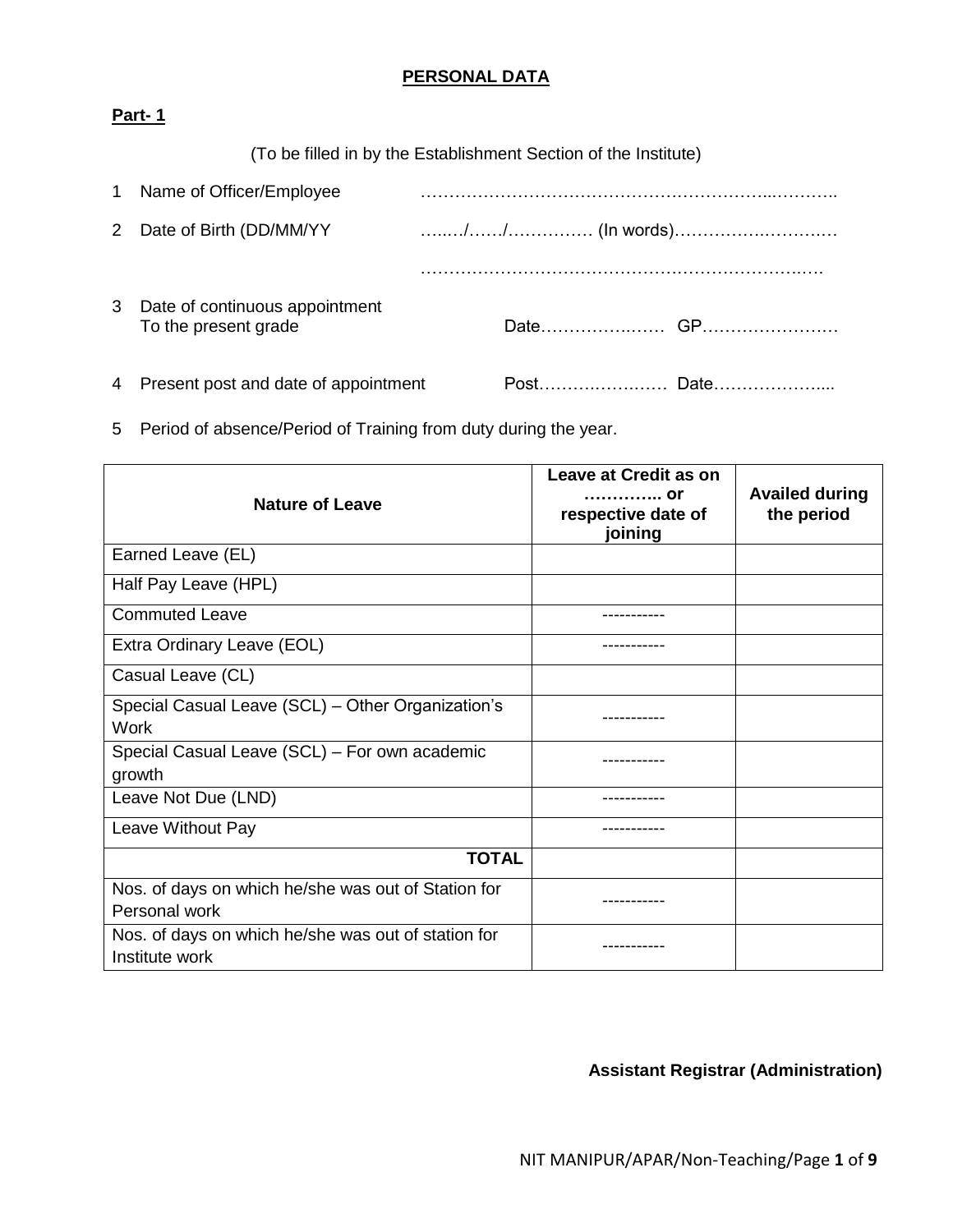#### **To be filled in by the Officers/Employees reported upon**

(Please read carefully the instructions before filing the entries)

#### **Part- 2**

# 1. **Brief description of duties**

2. a) Please specify targets/objectives/goals (in quantitative or other terms) of work you set for yourself or that were set for you, eight to ten items of work in the order of priority and your achievement against each target. (Example: Annual Action Plan for your Division).

| <b>Targets/Objectives/Goals</b> | <b>Achievements</b> |
|---------------------------------|---------------------|
|                                 |                     |
|                                 |                     |
|                                 |                     |
|                                 |                     |
|                                 |                     |
|                                 |                     |
|                                 |                     |
|                                 |                     |
|                                 |                     |
|                                 |                     |
|                                 |                     |
|                                 |                     |
|                                 |                     |
|                                 |                     |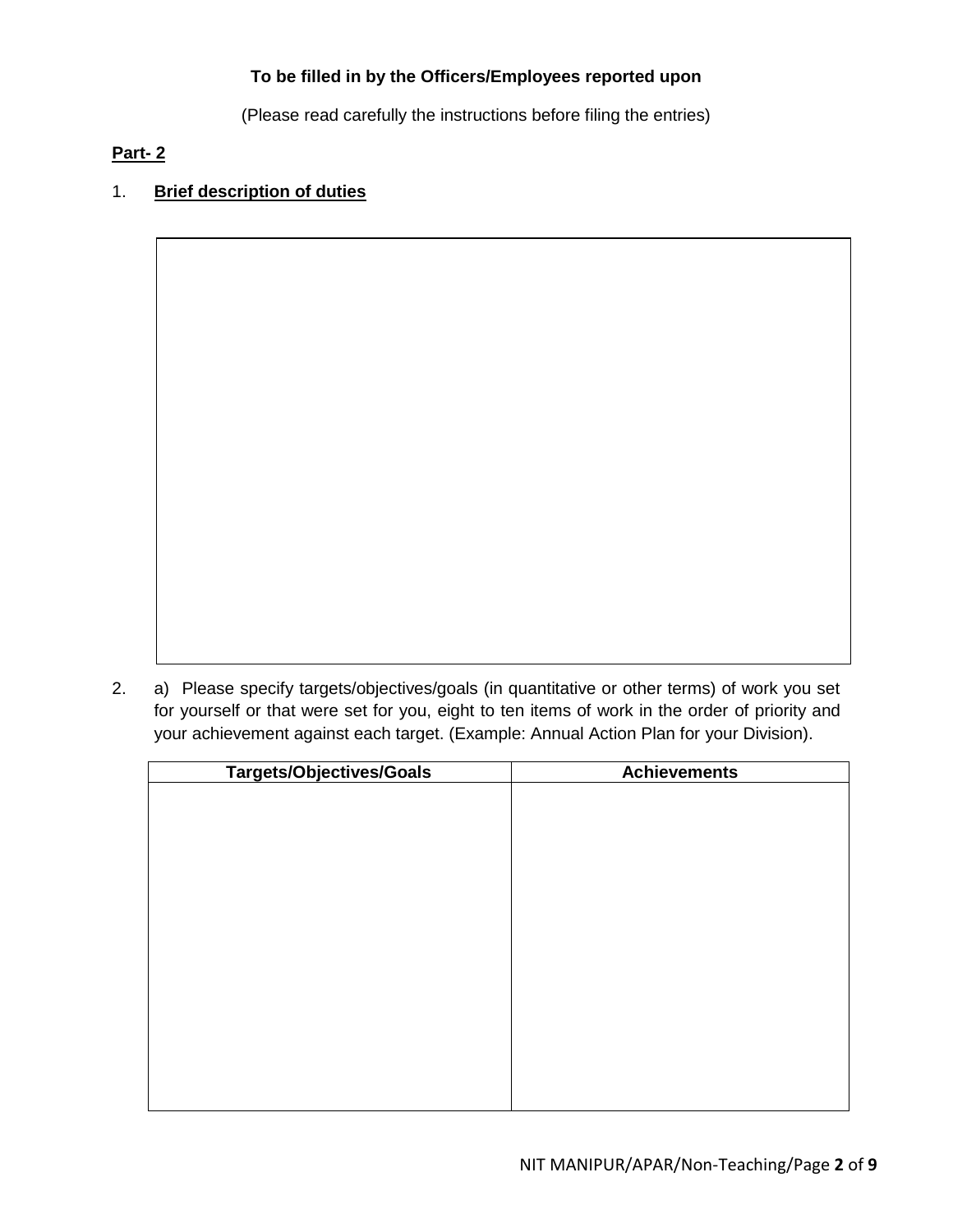b) Please specify targets/objectives/goals (in quantitative or other terms) of work you set for yourself, eight to ten items of work in the order of priority for the next year of assessment.

3. A) Please state briefly, the shortfalls with reference to the targets/objectives/goals referred to in item 2. Please specify constraints, if any, in achieving the targets.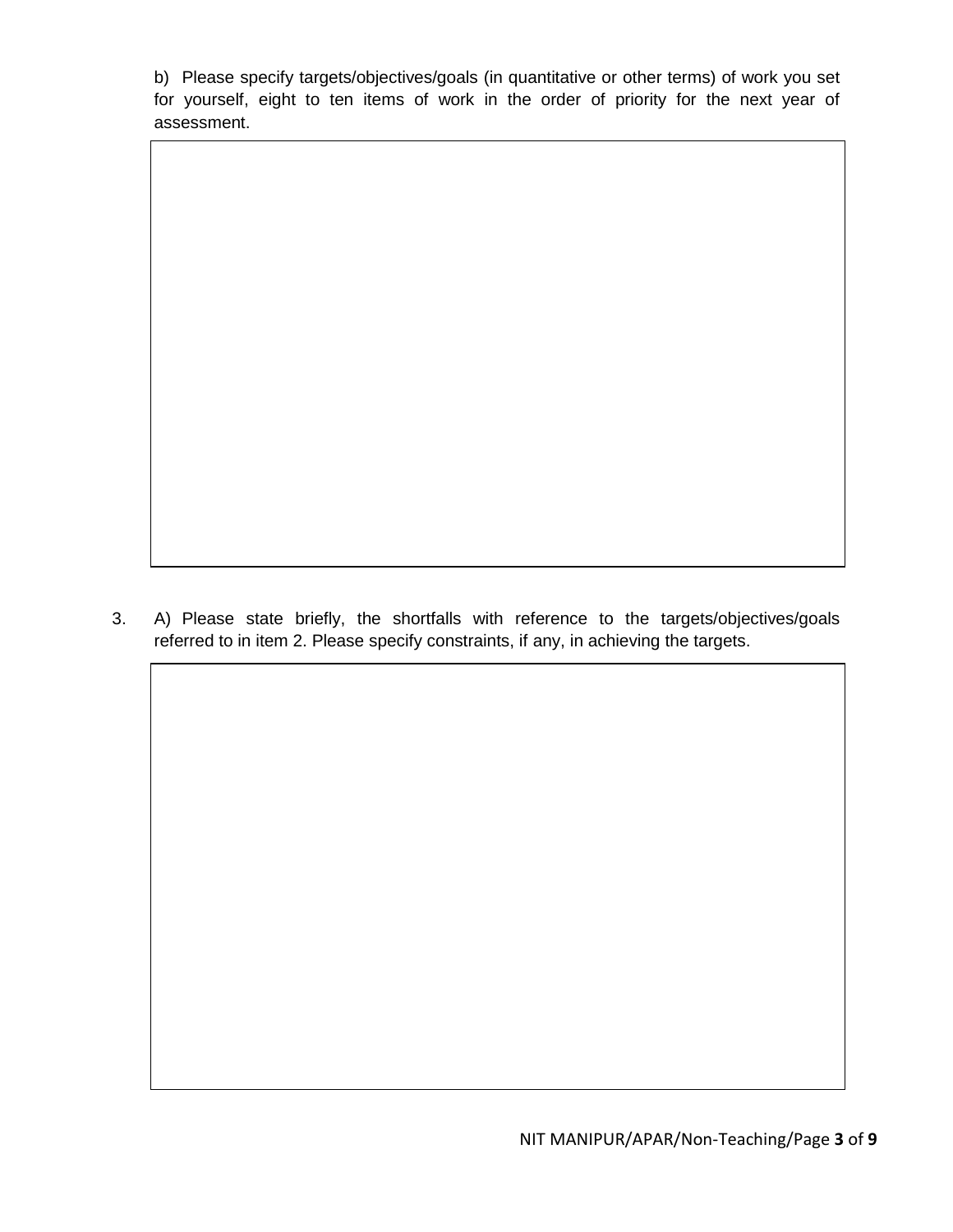B) Please also indicate items in which there have been significantly higher achievements and your contribution thereto.

4. Please state whether the annual return on immovable property for the preceding calendar year was filled within the prescribed date i.e. 31<sup>st</sup> January of the year following the calendar year. If not, the date of filing the return should be given.

Date: Date: Signature of official reported upon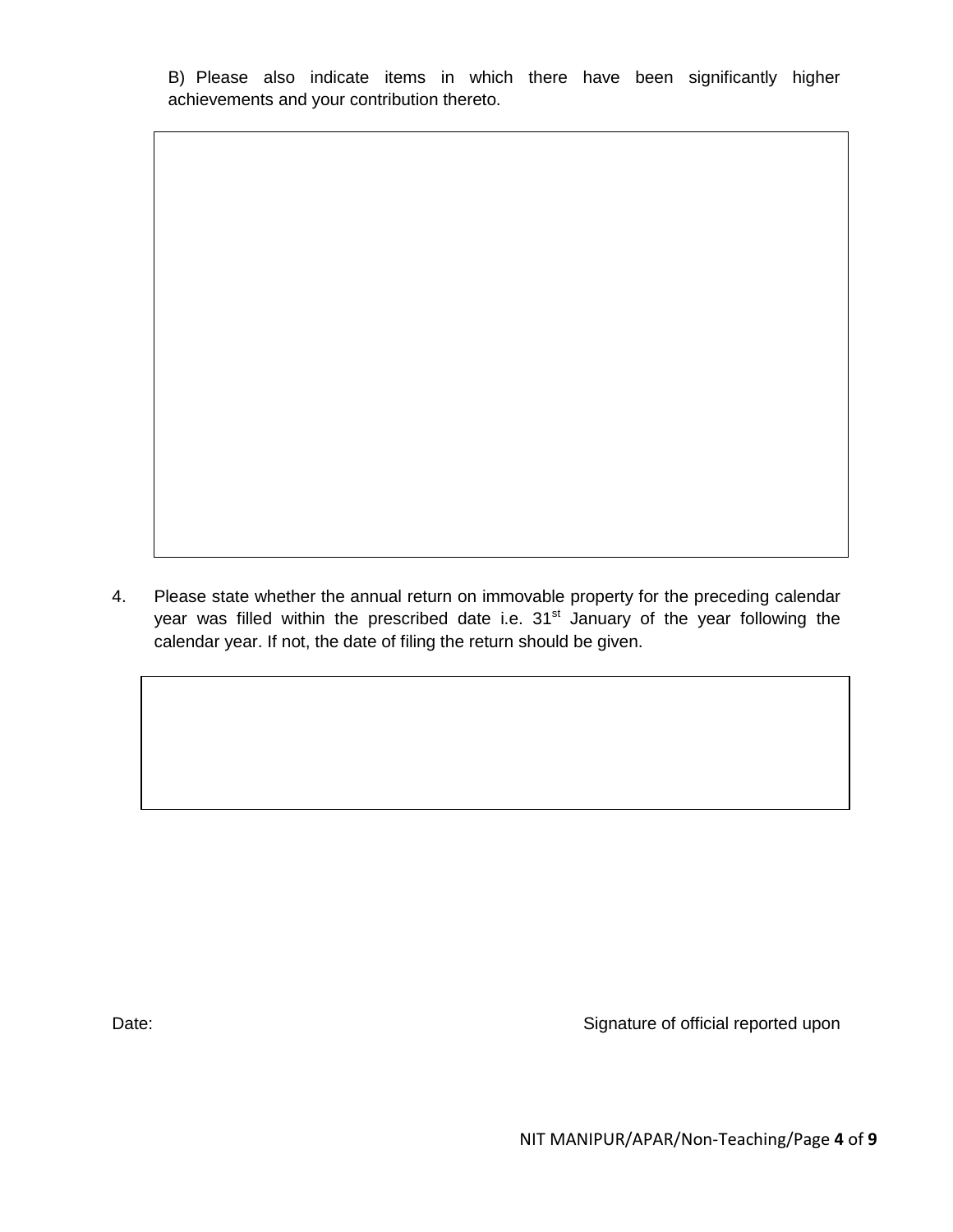#### **Part- 3**

Numerical grading is to be awarded by reporting and reviewing authority which should be on a scale of 1-10, where 1 refers to the lowest and 10 to the highest.

#### **(Please read carefully the guidelines before filing the entries)**

- 1. The columns in the APAR should be filled with due care and attention and after devoting adequate time.
- 2. It is expected that any grading of 1 or 2 (against work output or attributes or overall grade) would be adequately justified in the pen-picture by way of specific failures and similarly, any grade of 9 or 10 would be justified with respect to specific accomplishment. Grades of 1-2 or 9-10 are expected to be rare occurrences and hence the need to justify them. In awarding a numerical grade the reporting and reviewing authorities should rate the officer against a larger population of his/her peers that may be currently working under them.
- 3. APARs graded between 8 and 10 will be rated as 'outstanding' and will be given a score of 9 for the purpose of calculating average scores for empanelment/promotion.
- 4. APARs graded between 6 and short of 8 will be rated as 'very good' and will be given a score of 7.
- 5. APARs graded between 4 and 6 short of 6 will be rated as 'good' and will be given a score of 5.
- 6. APARs graded below 4 will be given a score of zero.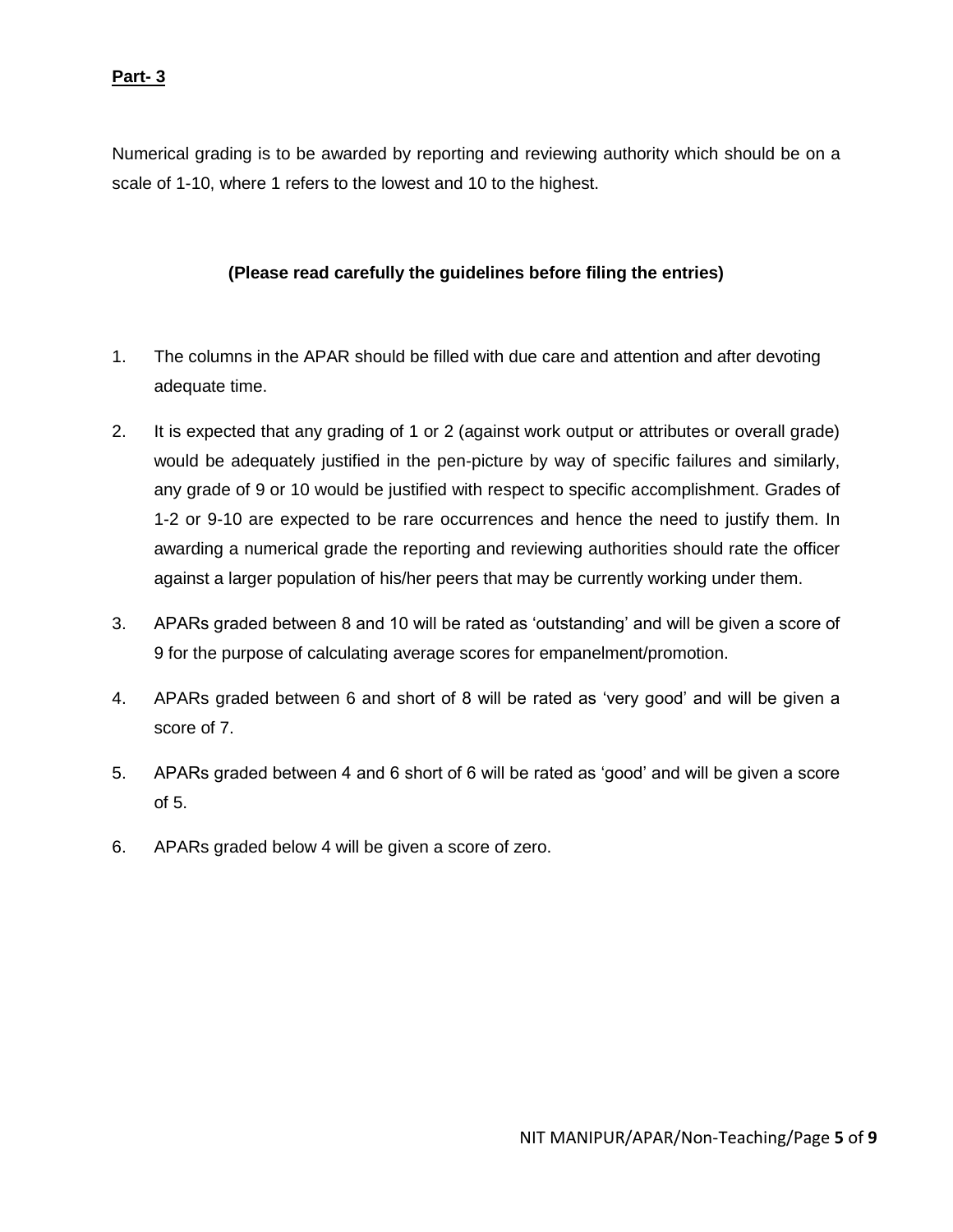### **(A) Assessment of Work Output (weightage to this section would be 40%)**

|                                                                                | Reporting<br>Authority | <b>Reviewing Authority</b><br>Refer Para 2 of part-5 | Initial of Reviewing<br>Authority |
|--------------------------------------------------------------------------------|------------------------|------------------------------------------------------|-----------------------------------|
| i) Accomplishment of planned<br>work/work allotted as per subjects<br>allotted |                        |                                                      |                                   |
| ii) Quality of output                                                          |                        |                                                      |                                   |
| iii) Analytical ability                                                        |                        |                                                      |                                   |
| iv) Accomplishment of exceptional<br>work/unforeseen tasks performed           |                        |                                                      |                                   |
| Overall Grading on 'Work Output'                                               |                        |                                                      |                                   |

# **(B) Assessment of Personal Attributes (weightage to this would be 30%)**

|                                          | Reporting<br>Authority | <b>Reviewing Authority</b><br>Refer Para 2 of part-5 | Initial of Reviewing<br>Authority |
|------------------------------------------|------------------------|------------------------------------------------------|-----------------------------------|
| i) Attitude to work                      |                        |                                                      |                                   |
| ii) Sense of responsibility              |                        |                                                      |                                   |
| iii) Maintenance of Discipline           |                        |                                                      |                                   |
| iv) Communication skills                 |                        |                                                      |                                   |
| v) Leadership qualities                  |                        |                                                      |                                   |
| vi) Capacity to work in team spirit      |                        |                                                      |                                   |
| vii) Capacity to adhere to time-schedule |                        |                                                      |                                   |
| viii) Inter-personal relations           |                        |                                                      |                                   |
| ix) Overall bearing and personality      |                        |                                                      |                                   |
| Overall Grading on 'Personal Attributes' |                        |                                                      |                                   |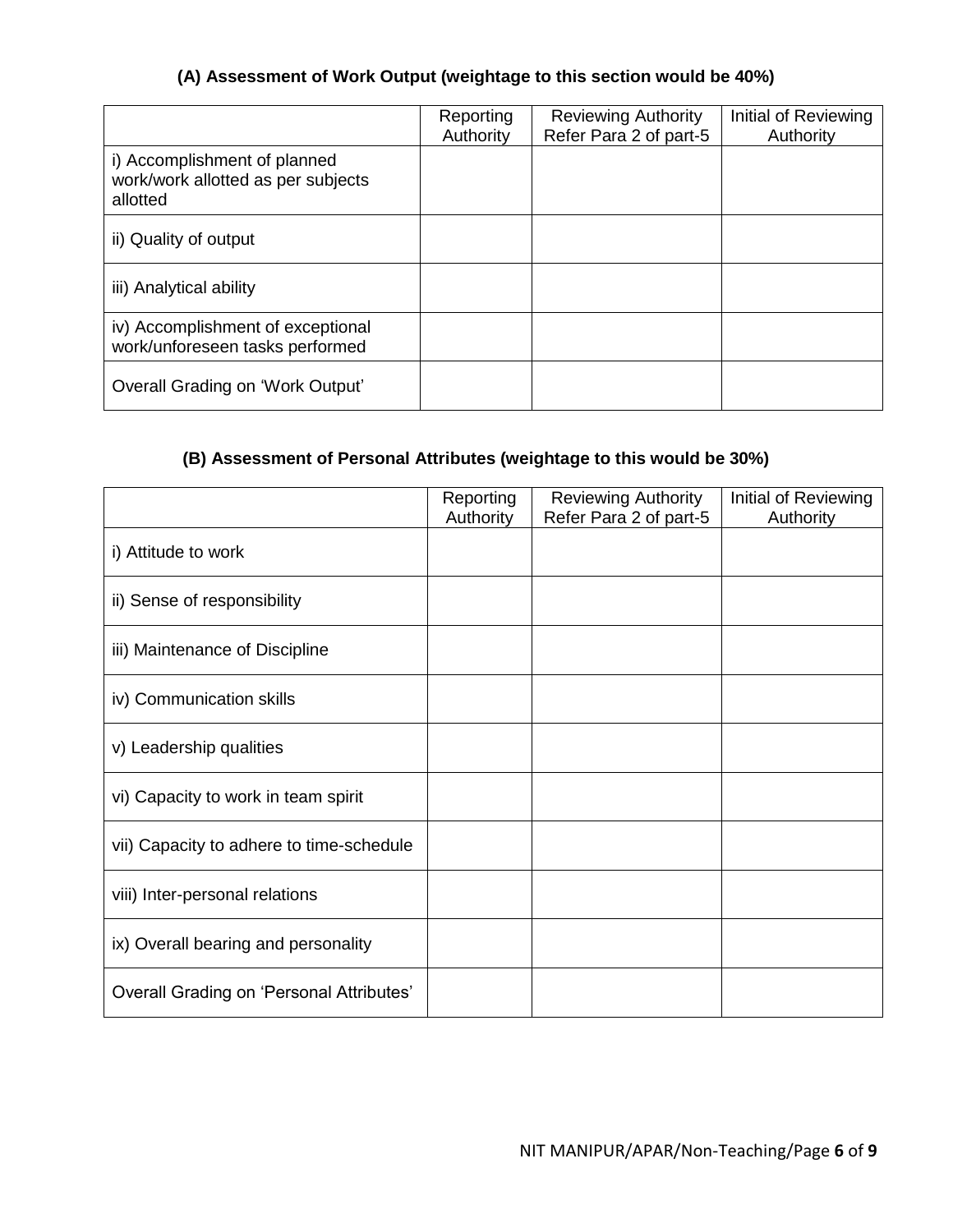## **(C) Assessment of Functional Competency (weightage to this section would be 30%)**

|                                                                                                             | Reporting<br>Authority | <b>Reviewing Authority</b><br>Refer Para 2 of part-5 | Initial of Reviewing<br>Authority |
|-------------------------------------------------------------------------------------------------------------|------------------------|------------------------------------------------------|-----------------------------------|
| i) Technical knowledge of Rules/procedures<br>in the area of function and ability to apply<br>the correctly |                        |                                                      |                                   |
| ii) Knowledge of Rules/ Regulations/<br>Procedures in the area of function                                  |                        |                                                      |                                   |
| iii) Decision making ability                                                                                |                        |                                                      |                                   |
| iv) Coordination ability                                                                                    |                        |                                                      |                                   |
| v) Ability to motivate and develop<br>subordinates                                                          |                        |                                                      |                                   |
| vi) Initiative                                                                                              |                        |                                                      |                                   |
| 'Functional<br>Overall<br>Grading<br>on<br>Competency'                                                      |                        |                                                      |                                   |

Signature of the Reporting Officer **Signature of the Reviewing Officer**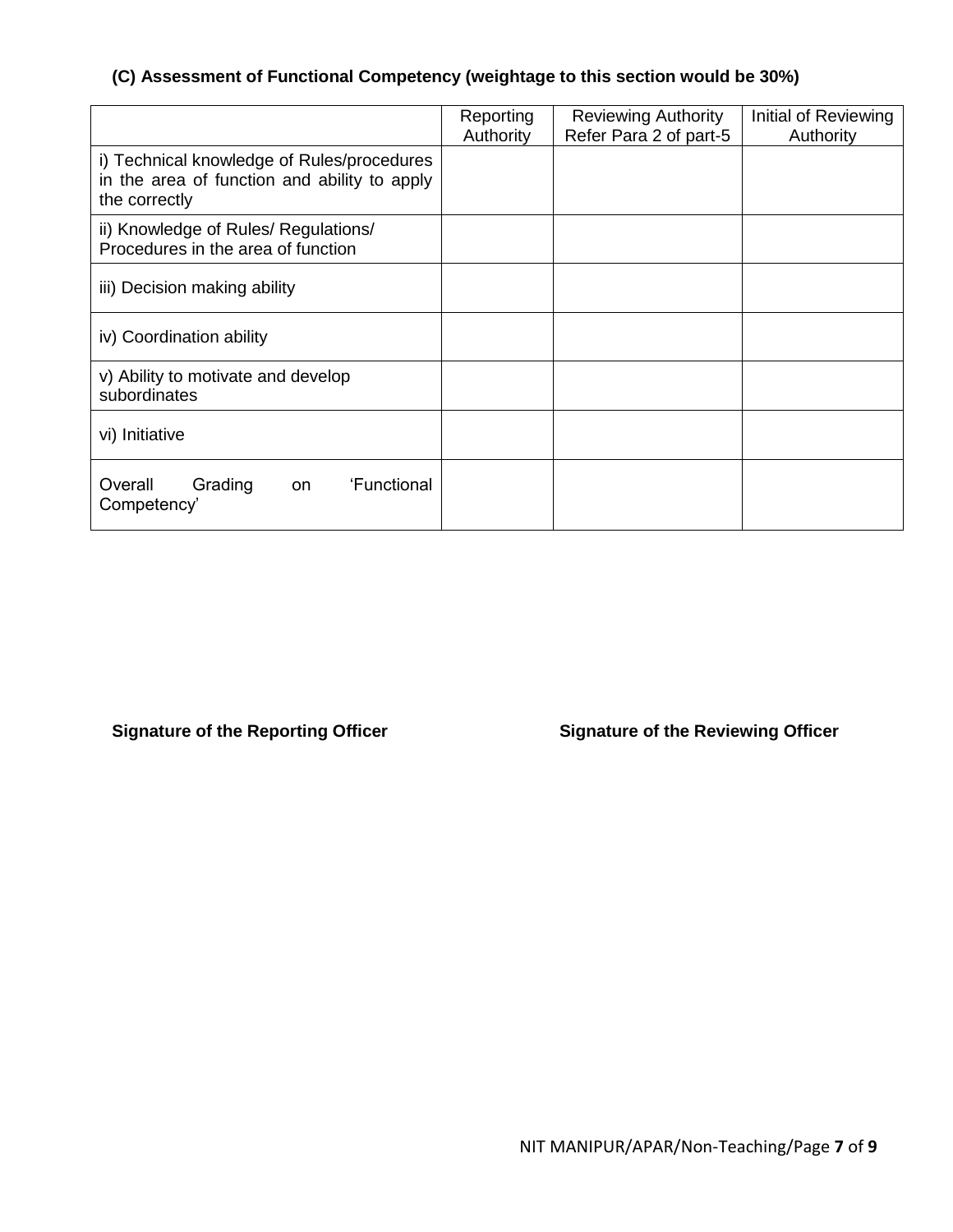- 1. Relations with the public (wherever applicable) (Please comment on the Officers/Employees accessibility to the public and responsiveness to their needs)
- 2. Training (Please give recommendations for training with a view to further improving the effectiveness and capabilities of the Officers/Employees)
- 3. State of Health
- 4. Integrity (Please comment on the integrity of the Officers/Employees)
- 5. Pen picture by Reporting Officer (in about 100 words) on the overall qualities of the Officers/Employees including area of strengths and lesser strengths, extraordinary achievements/ significant failures (ref: 3(A) & 3(B) of Part-2) and attitude towards weaker sections.

6. Overall numerical grading on the basis of weightage given in section A, B and C in part – 3 of the report.

Signature of the Reporting Officer

Place: etters: 2000 Mame in Block Letters: 2000 2010 2020 2020 2030 2040 2040 2050 2060 2070 2080 2080 2080 20

Date: Designation: \_\_\_\_\_\_\_\_\_\_\_\_\_\_\_\_\_\_\_\_\_\_\_\_\_\_\_\_\_\_\_\_\_\_\_

NIT MANIPUR/APAR/Non-Teaching/Page **8** of **9**